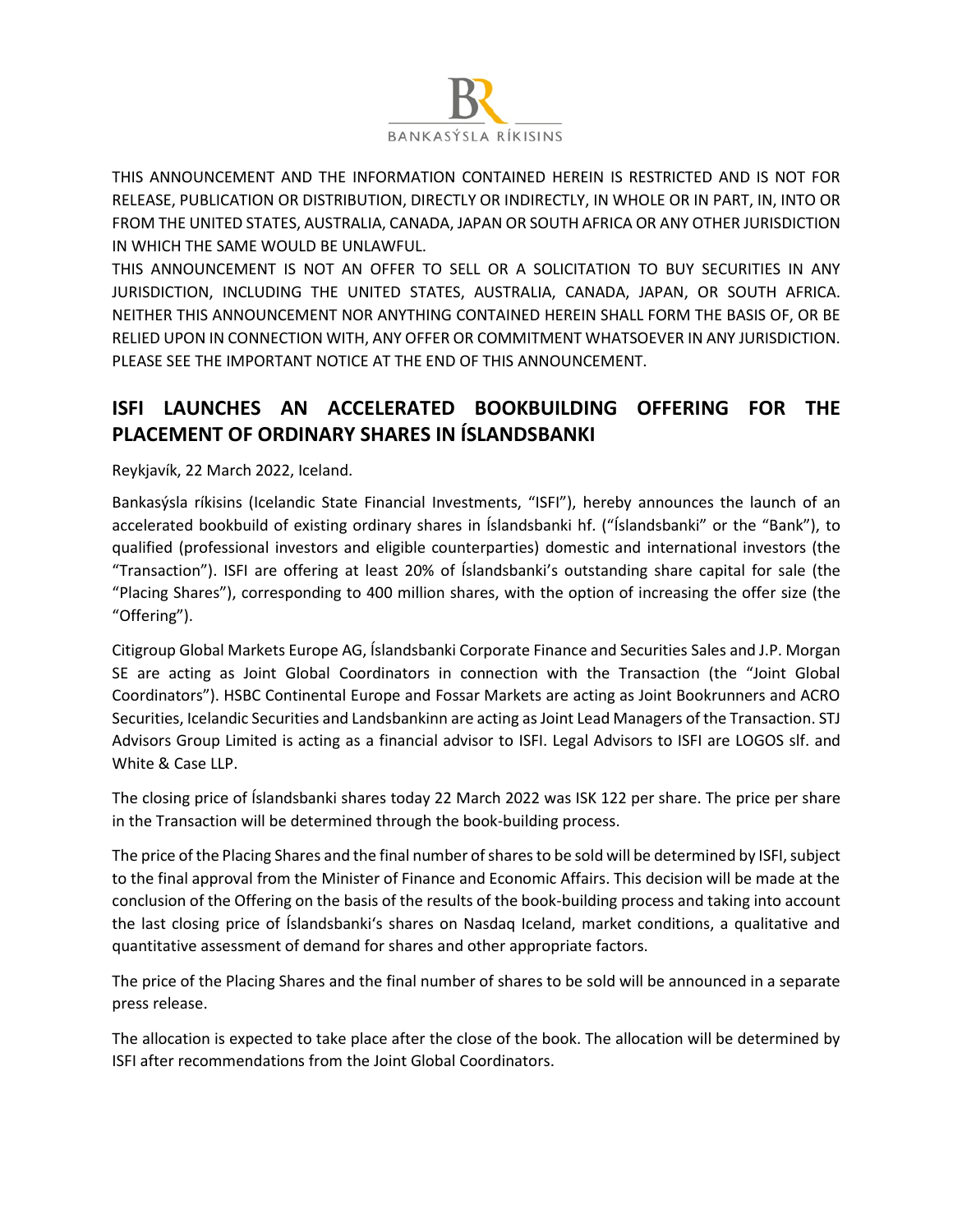

The Offering commences immediately and may close at any time on short notice. Results of the Offering are expected to be published prior to market opening on 23 March 2022 at 9:30 GMT. Settlement of the Transaction will occur on 28 March 2022.

ISFI has agreed on a customary lock-up undertaking on their residual holding for a period of 90 days from the date of settlement of the Transaction, subject to (i) waiver with the prior written consent from the Joint Global Coordinators, or (ii) in respect of any share buyback scheme conducted by the Company within the lock-up period.

The Treasury of Iceland currently owns 65% share in Íslandsbanki and those holdings will continue to be managed by ISFI in accordance with Act No. 88/2009. On 18 March 2022 the Minister of Finance and Economic Affairs authorized ISFI to sell its remaining holding in Íslandsbanki in several steps and in consultation with the Minister. This authorization is valid until 31 December 2023. Following successful completion of the Transaction, the state's holdings in Íslandsbanki are expected to go below 50%.

## **For further information, please contact Jón G. Jónsson, Director General of ISFI, at +354 550-1701**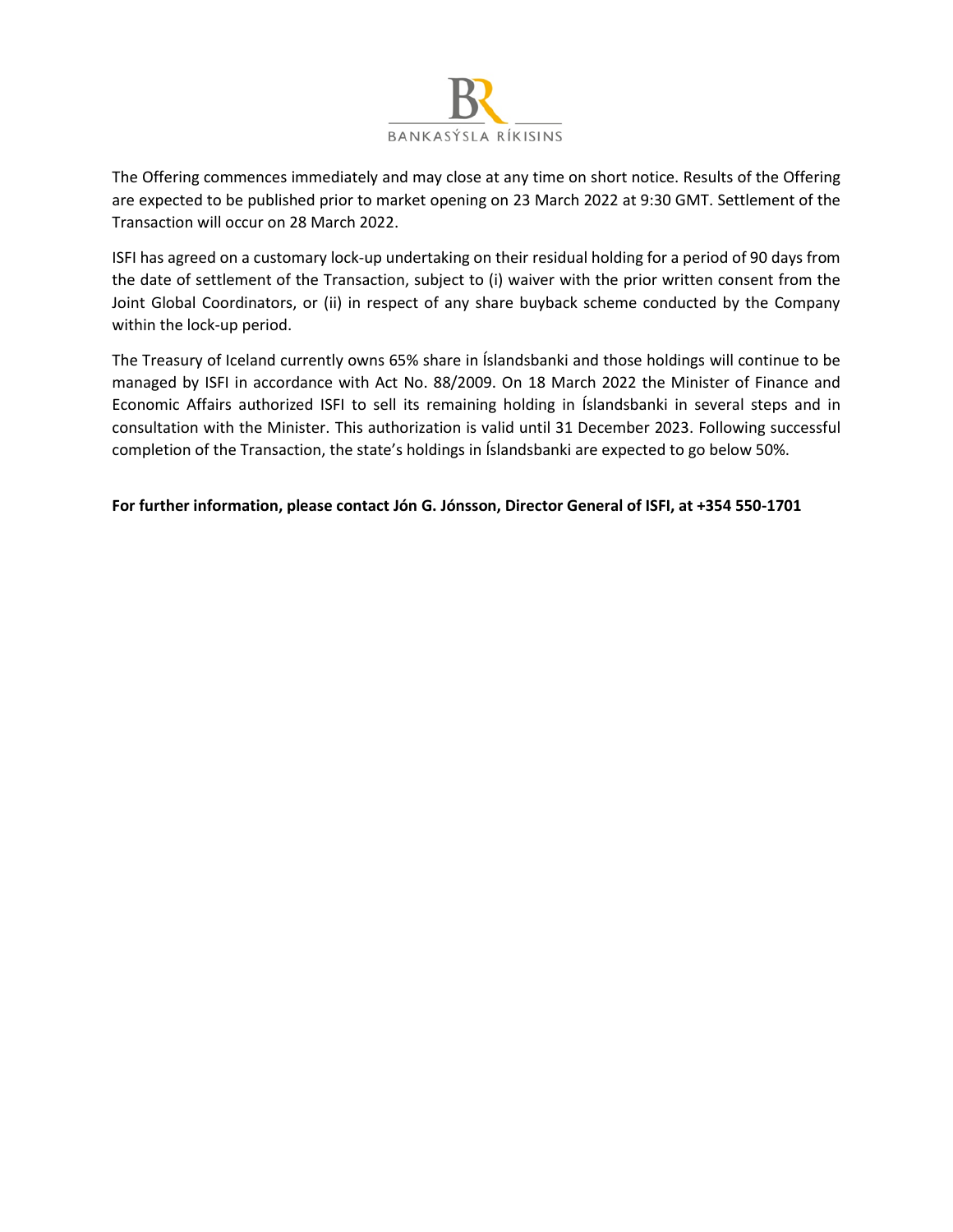

## **Important Notices**

Retail investors are not eligible to take part in the Transaction.

In member states of the European Economic Area ("EEA") (each, a "Member State"), this announcement and any offer if made subsequently is directed exclusively at persons who are 'qualified investors' as defined under the Prospectus Regulation. For these purposes, the expression 'Prospectus Regulation' means Regulation (EU) 2017/1129 (and amendments thereto).

In the United Kingdom this announcement and any offer if made subsequently is directed exclusively at persons who are 'qualified investors' as defined under the UK Prospectus Regulation (i) who have professional experience in matters relating to investments falling within Article 19(5) of the Financial Services and Markets Act 2000 (Financial Promotion) Order 2005, as amended (the "Order") or (ii) who fall within Article  $49(2)(A)$  to (D) of the Order, and (iii) to whom it may otherwise lawfully be communicated. For these purposes, the expression "UK Prospectus Regulation" means Regulation (EU) 2017/1129 as it forms part of domestic law by virtue of the European Union (Withdrawal) Act 2018 (all such persons together being referred to as "Relevant Persons").

Any investment or investment activity to which this Announcement relates is only available to, and will be engaged in only with, Relevant Persons. Persons distributing this Announcement must satisfy themselves that is lawful to do so. This Announcement is for information purposes only and shall not constitute an offer to sell or issue or the solicitation of an offer to buy, subscribe for or otherwise acquire securities in any jurisdiction in which any such offer or solicitation would be unlawful. Any failure to comply with this restriction may constitute a violation of the securities laws of such jurisdictions.

The distribution of this Announcement and the placing of the Placing Shares in certain jurisdictions may be restricted by law. No action has been taken by ISFI, the Bank, the Joint Global Coordinators or any of their respective affiliates, agents, directors, officers or employees that would permit an offer of the Placing Shares or possession or distribution of this Announcement or any other offering or publicity material relating to such Placing Shares in any jurisdiction where action for that purpose is required. Persons into whose possession this announcement comes are required to inform themselves about and to observe any such restrictions.

This Announcement or any part of it does not constitute or form part of any offer to issue or sell, or the solicitation of an offer to acquire, purchase or subscribe for, any securities in the United States, Australia, Canada, Japan, South Africa, or any other jurisdiction in which the same would be unlawful. No public offering of the securities referred to herein is being made in any such jurisdiction.

This Announcement is not a public offer of securities for sale in the United States. The Placing Shares have not been and will not be registered under the US Securities Act 1933, as amended (the "Securities Act") or under the securities laws of any state or other jurisdiction of the United States, and may not be offered or sold directly or indirectly in or into the United States except pursuant to an exemption from, or in a transaction not subject to, the registration requirements of the Securities Act and in compliance with the securities laws of any state or any other jurisdiction of the United States. There will be no public offer of the Placing Shares in the United States or in any other jurisdiction.